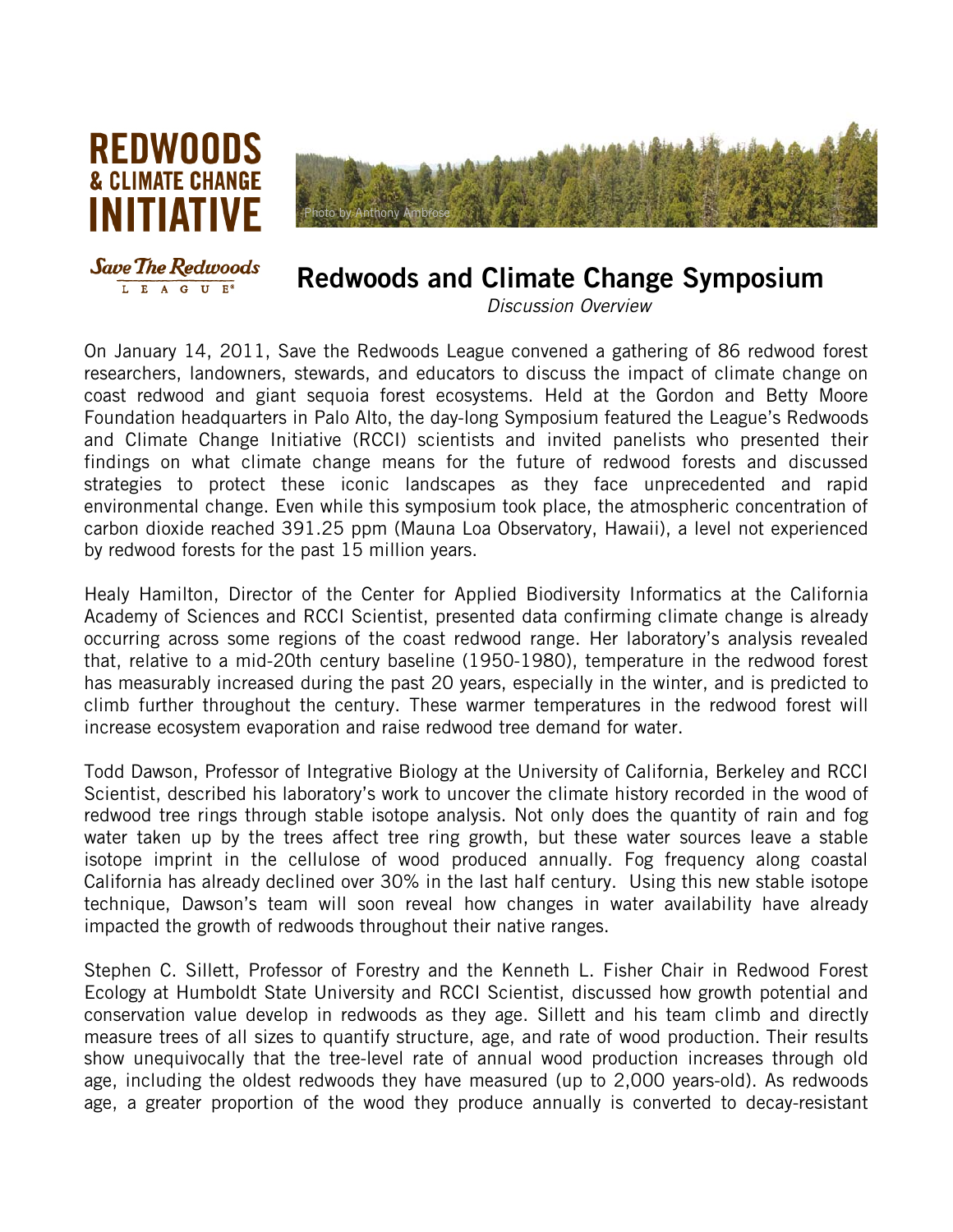heartwood. In addition to their incredible carbon sequestration capacity, Sillett and his team have found that large old redwoods have structurally complex crowns that sustain a high degree of arboreal biodiversity.

During the *Biological Responses to Climate Change* panel, panelists discussed how redwood forest plants, microbes, and animals will respond uniquely to climate change in the coast redwood and giant sequoia forest ecosystems. The redwood trees themselves form the physical structure of the redwood forest and Anthony Ambrose, Research Scientist at the University of California, Berkeley and RCCI Scientist, explained that the interaction of temperature change with water availability may impact tree survival and regeneration as climate changes. David Wake, Professor of Integrative Biology at the University of California, Berkeley, explained that salamander biomass is collectively greater than all other vertebrates in the redwood ecosystem and that warmer temperatures may at first benefit redwood forest amphibians, but drier forest conditions may threaten amphibian populations. Mary Firestone, Professor of Environmental Science Policy and Management at the University of California, Berkeley, explained how critical soil bacteria and fungi are for nutrient cycling in the redwood forest and that microbes need moist soil to make nutrients available to the trees. Decreased fog precipitation in the coast redwood forest may slow nutrient cycling and therefore reduce nutrient uptake by redwood trees.

In the *Adaptation Strategies for Redwood Forests* panel, discussion centered around the pressing need for scientists and land managers to exchange information efficiently in order to build effective science-based adaptation strategies. Jay Chamberlin, Natural Resources Division Chief for California State Parks, and Charisse Sydoriak, Chief of Resource Management at Sequoia and Kings Canyon National Parks, described how difficult it can be for land managers to access the scientific information they need. Solutions offered to improve this communication include building relationships between scientists and land managers through symposia and creating an information clearinghouse that provides research interpretation for land managers. Adrian Das, Ecologist with the US Geological Survey at Sequoia and Kings Canyon National Parks, explained that researchers are more likely to share results quickly with the land managers if there is broad recognition of the data limitations. In addition, Stu Weiss, Chief Scientist at the Creekside Center for Earth Observation, urged managers to collaborate directly with scientists who can efficiently design an experimental or monitoring framework that will address their priority research needs. Sue Fritzke, Branch Chief, Vegetation and Stewardship Supervisory Vegetation Ecologist for Golden Gate National Recreation Area, explained that even when the ecological management priorities are clear, it is still challenging to balance this effort with public use demands for the park. The panelists expressed the critical need for public education on the significance of climate change to build public support for adaptation strategy planning in the parks.

Panelists in the *Carbon Sequestration and Implications for Forest Management* panel discussed the role redwood forests play in carbon mitigation. Bob Van Pelt, Adjunct Professor for the Institute for Redwood Ecology at Humboldt State University and RCCI Scientist, explained that old-growth redwood forests hold records for forest carbon storage because redwoods grow rapidly, produce decay-resistant heartwood, and exhibit enormous stature with maturity. Phil